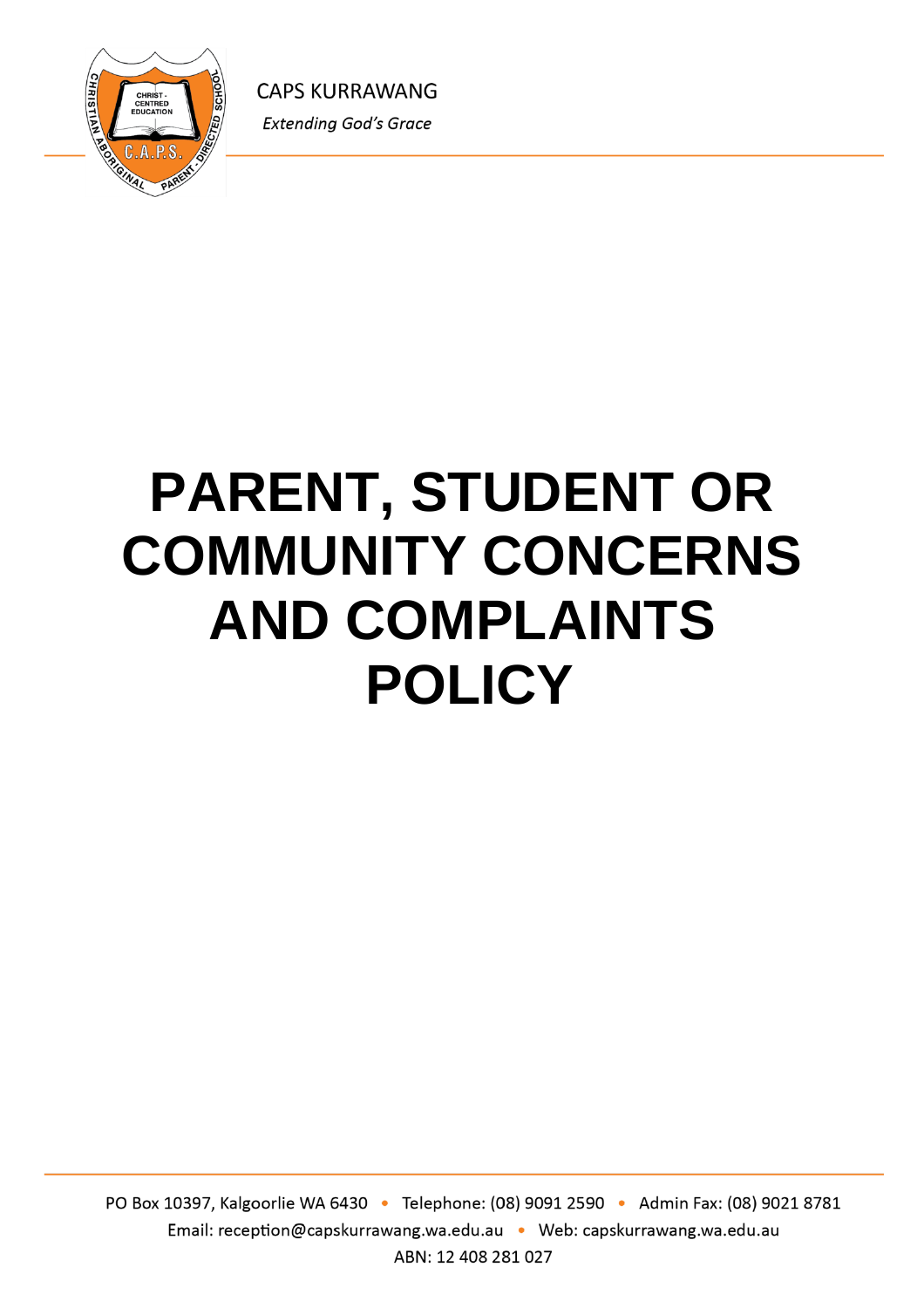| Name of policy      | Parents, students and community<br>concerns and complaints Policy  |
|---------------------|--------------------------------------------------------------------|
| Policy number       |                                                                    |
| Date to be reviewed | <b>July 2025</b>                                                   |
| Policy status       | Approved                                                           |
| Date effective      | 28 <sup>th</sup> July 2021                                         |
| Contact person      | Principal                                                          |
| Date for review     | Annually or immediately following a<br>reportable formal complaint |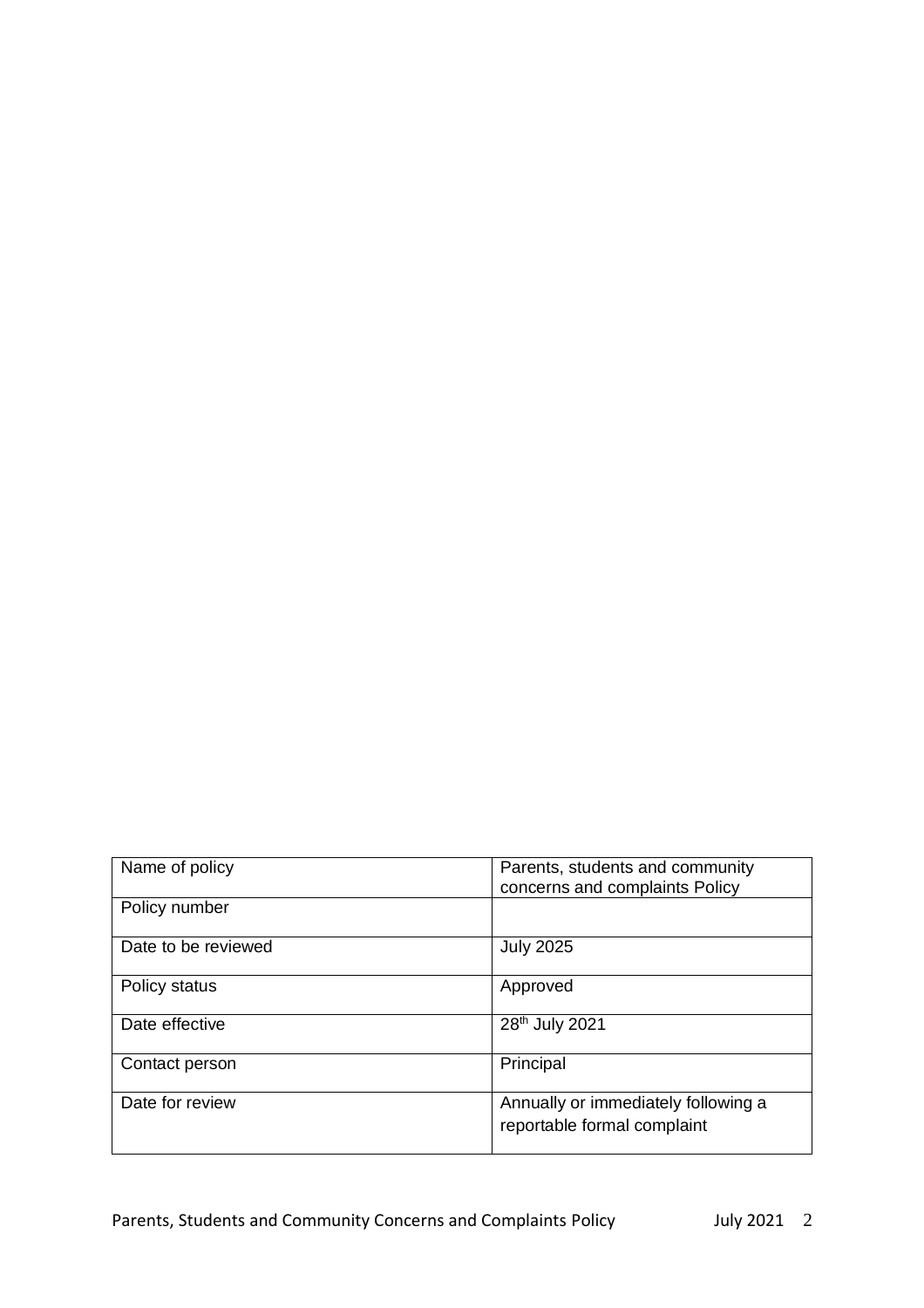## **CONTENTS**

| 1.   |                                                                     |  |
|------|---------------------------------------------------------------------|--|
| 2.   |                                                                     |  |
| 2.1. | SCHOOL REGISTRATION STANDARD - COMPLAINTS  5                        |  |
| 3.   |                                                                     |  |
| 3.1. | CAPS KURRAWANG will provide strong leadership and governance, to; 7 |  |
| 3.2. | CAPS KURRAWANG will ensure fair and respectable treatment by;  7    |  |
| 3.3. |                                                                     |  |
| 3.4. |                                                                     |  |
| 3.5. | CAPS KURRAWANG will ensure effective communication by;  8           |  |
| 3.6. | CAPS KURRAWANG will take ownership of the complaints by;  8         |  |
| 3.7. | CAPS KURRAWANG will ensure the timeliness of the complaint by;  8   |  |
| 3.8. | CAPS KURRAWANG will ensure the transparency of the complaint by;  8 |  |
| 3.9. | <b>CAPS KURRAWANG will ensure continuous improvement of the</b>     |  |
| 4.   |                                                                     |  |
| 4.1. |                                                                     |  |
| 4.2. |                                                                     |  |
| 4.3. |                                                                     |  |
| 4.4. |                                                                     |  |
| 4.5. |                                                                     |  |
| 4.6. |                                                                     |  |
| 4.7. |                                                                     |  |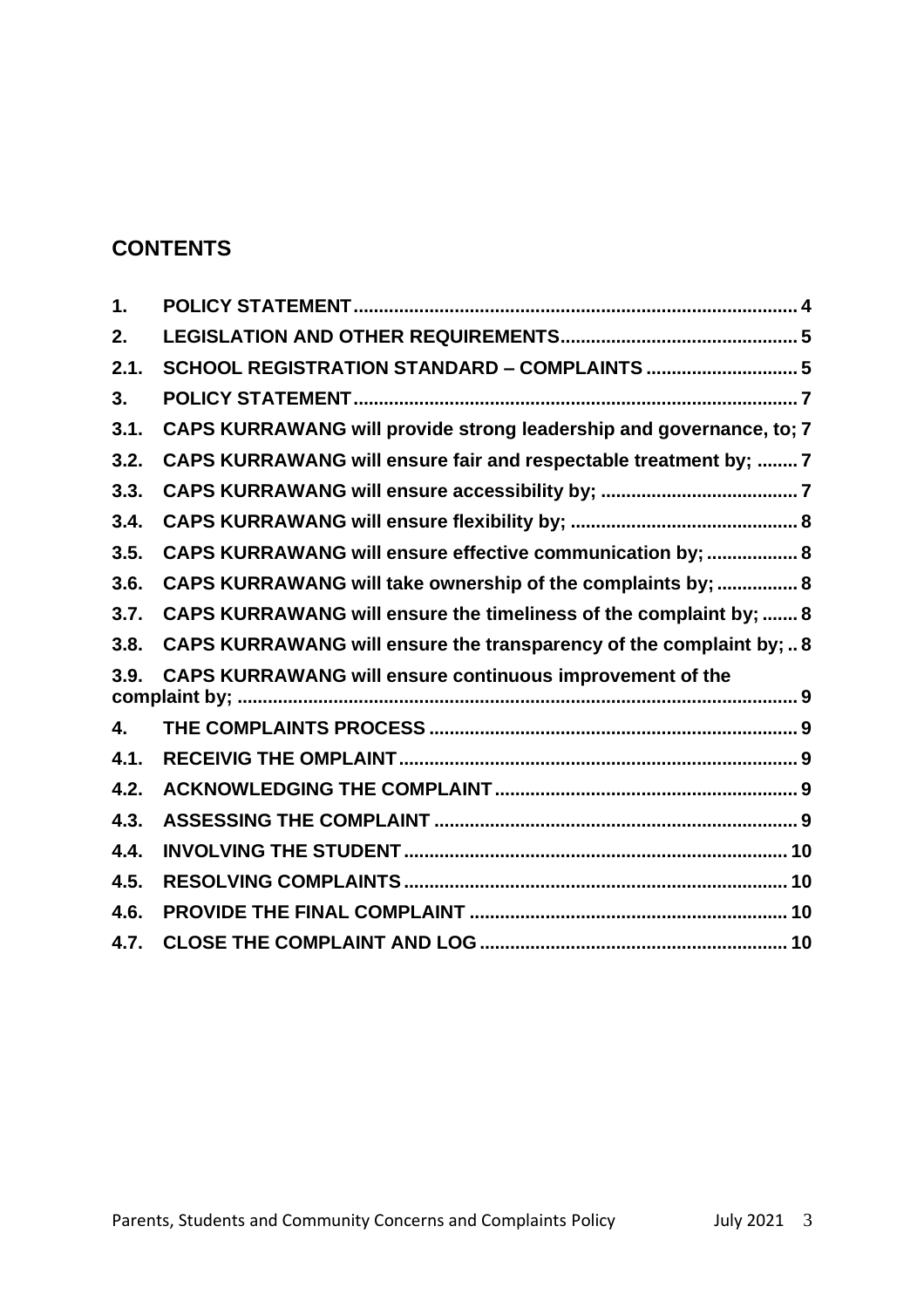## **1. POLICY STATEMENT**

All Non-Government schools in Western Australia are legally required to have in place and implement a policy and procedures for complaints management. *(Please see section 2 'Legislation and other requirements' in this document for more information on the requirements).*

The *[Guide to the Registration Standards and Other Requirements for Non-Government](https://www.education.wa.edu.au/standards)  [Schools January 2020](https://www.education.wa.edu.au/standards)* defines a **complaint** as an 'expression of dissatisfaction made to the school about its services, decisions, actions or those of its staff, or about the complaint management process itself.' *(The Guide p.31)*.

Non-Government School Regulation (NGSR) considers that, in the spirit of the provision of a safe school environment, the expression of a concern or a complaint equates to an expression of dissatisfaction and both should be managed and recorded in the same manner.

It is recognised that very often people may not approach a topic from the perspective of 'I want to complain' but rather from the perspective of 'I am concerned ...' Advice from the Australian Human Rights Commission suggest that it is more commonplace for a student to express a concern rather than 'make a complaint'. Irrespective of the nature of the 'concern' raised, it should be treated with the same respect and attention as for a matter that is described as a 'complaint'. For this reason, throughout this guideline, the use of the terms concern and complaint are considered to be 'expressions of dissatisfaction' as required by NGSR.

The expression of a concern/complaint may be made about the school as a whole, about a specific department in the school, about a particular school activity, about an individual member of staff, about another person working in the school, or about one or more students. A school is required to enable and accept the expression of a concern / complaint in any form, e.g. in person, by telephone, in writing (in any form) and anonymously.

The schools' regulator – the Director General of the Department of Education (through NGSR) draws a very close connection between a school's complaint handling system and its provision of a child safe environment. In making this connection the regulator requires that a school's complaints handling system satisfies each of the key action areas of two of the ten *National Principles for [Child Safe Organisations](https://pmc.gov.au/domestic-policy/national-office-child-safety/national-principles-child-safe-organisations)* – Principle 6 *(Processes to respond to complaints and concerns are child focused)* and Principle 9 *(Implementation of the national child safe principles is regularly reviewed and improved)*. A school's complaints handling system is also closely linked to its Code of Conduct, including the obligation on staff to report breaches of the Code of Conduct.

Because of its consistency with the National Principles for Child Safe Organisations, the regulator recommends the use of the *[Complaint Handling Guide: Upholding the rights of](https://www.pmc.gov.au/resource-centre/domestic-policy/complaint-handling-guide-upholding-rights-children-and-young-people)  [children and young people](https://www.pmc.gov.au/resource-centre/domestic-policy/complaint-handling-guide-upholding-rights-children-and-young-people) in the development of a school's complaint handling system*. A **dispute** is a pursued unresolved complaint that has been escalated, either internally and/or externally to the school. Please see section 7 of this document for information on the handling of a dispute.

This guideline does not cover complaints from members of staff about aspects of their work. Each school should develop a procedure for internal complaints that is agreed by the governing body, Principal and staff.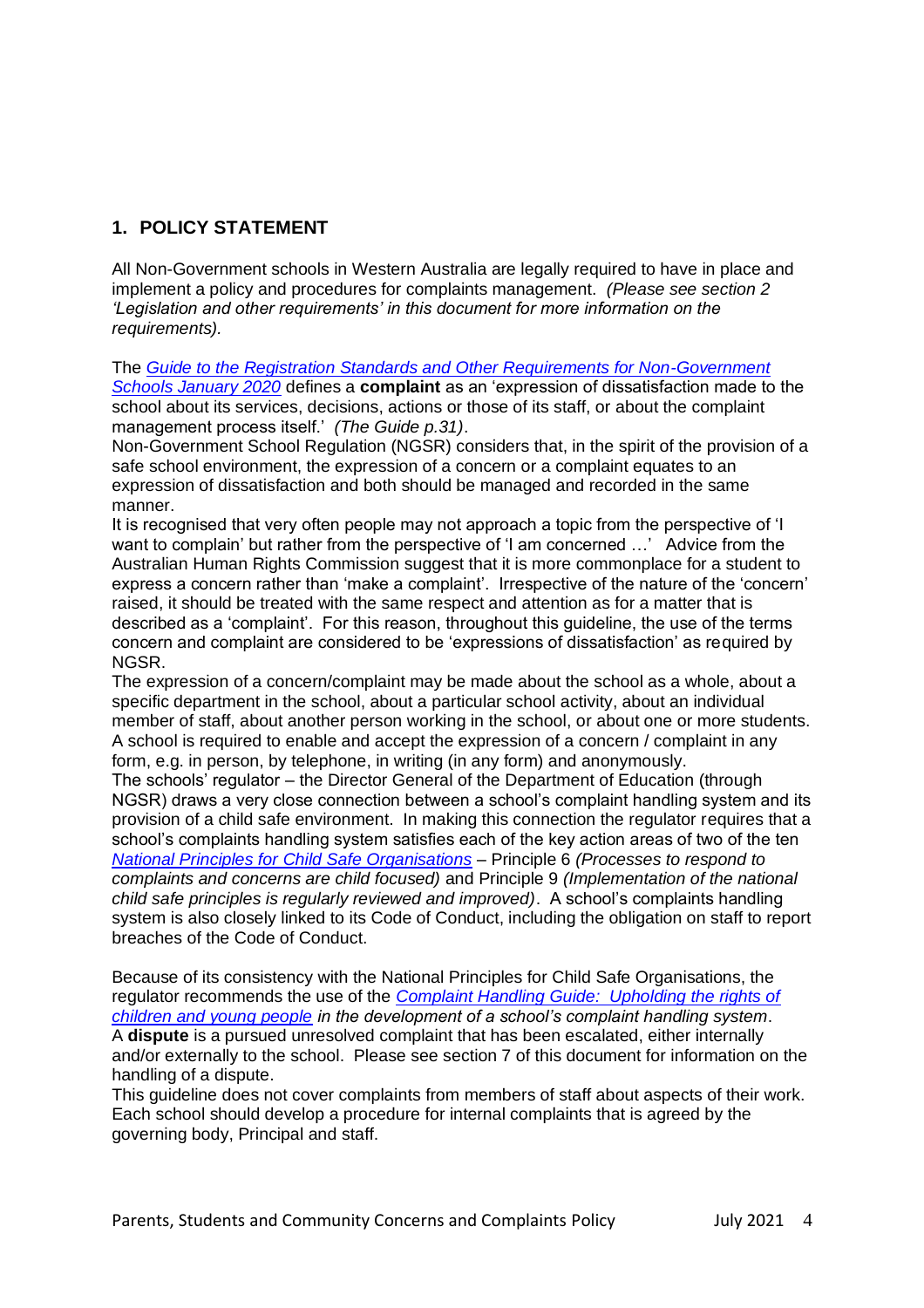## **2. LEGISLATION AND OTHER REQUIREMENTS**

## **2.1.SCHOOL REGISTRATION STANDARD – COMPLAINTS**

The Western Australian *School Education Act (1999)* includes a Non-Government school registration standard that relates to '*the response to, and recording of, complaints and disputes at schools*.' s.159(1)(k). The requirements of this standard are reflected in the *[Guide to the Registration Standards and Other Requirements for Non-Government](https://www.education.wa.edu.au/standards)  [Schools January 2020,](https://www.education.wa.edu.au/standards) (The Guide) as described below:*

#### *Standard 9: Complaints*

*9.1 The school has and implements a complaint handling system which satisfies each of the key action areas of Principles 6 and 9 of the National Child Safe Organisation Principles.*

9.2 The school's complaint handling system conforms to the **rules of procedural** *fairness and includes a system for review.*

*9.3 The school publishes information to the school community about the role of the Director General in monitoring the school's compliance with these standards including, but not limited to, standards 9.1 and 9.2, and her authority to respond to instances of noncompliance. (The Guide, p.31)*

Please see below for information on National Principles 6 and 9 and their respective key action areas:

*Child Safe National Principle 6* – *Processes to respond to complaints and concerns are child focused*'. This Principle provides guidance on how human resource management policies and practices and effective complaints management processes should be accessible, responsive to and understood by children and young people, families, staff and volunteers. Complaint management processes will be linked to the Code of Conduct and provide details about where breaches of the Code have occurred (in the past). Training will help staff and volunteers to recognise and respond to neglect, grooming and other forms of harm, provide appropriate support to children and young people in these instances and meet legal requirements. This includes training to assist in responding to different types of complaints, the different ways children and young people may express a concern, distress or disclose harm, confidentiality and privacy considerations, listening skills, disclosures of harm and reporting obligations.'

#### **National Principle 6 key action areas:**

6.1 The organisation has an accessible, child focused complaint handling policy which clearly outlines the roles and responsibilities of leadership, staff and volunteers, approaches to dealing with different types of complaints, breaches of relevant policies or the Code of Conduct and obligations to act and report.

6.2 Effective complaint handling processes are understood by children and young people, staff, families and volunteers, and are culturally safe.

6.3 Complaints are taken seriously, and responded to promptly and thoroughly.

6.4 The organisation has policies and procedures in place that address reporting of complaints and concerns to relevant authorities, whether or not the law requires reporting, and co-operates with law enforcement.

6.5 Reporting, record keeping, privacy and employment law obligations are met.

Parents, Students and Community Concerns and Complaints Policy July 2021 5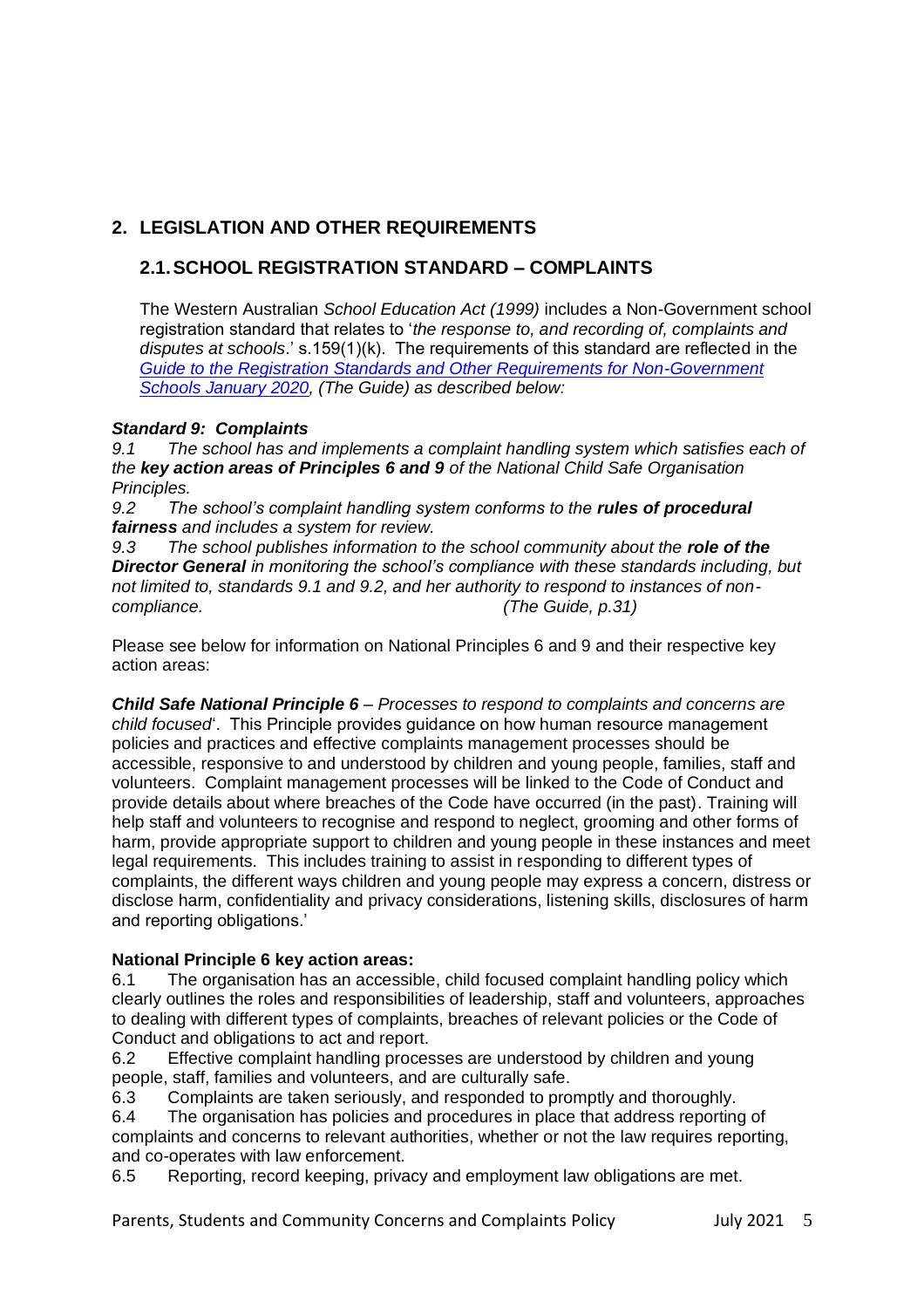#### A **culturally safe** complaints handling process:

The Royal Commission into Institutional Response to Child Sexual Abuse adopted the following definition of a culturally safe environment:

*'an environment 'where there is no assault, challenge or denial of [a person's] identity, of who they are and what they need' and refers specifically to Aboriginal and Torres Strait Islander peoples. This encompasses Aboriginal and Torres Strait Islander individuals' own assessment of their safety and capacity to engage meaningfully, on their own terms with a non-Indigenous person or institution. This requires action from the non-Indigenous person or institution to listen, enable and support these environments, with accountability to Aboriginal and Torres Strait Islander colleagues or service users* [Final Report, Volume 1, page 322].

*The Royal Commission's reports and other papers indicate that a culturally safe complaint handling process will be one which overcomes cultural barriers and taboos to disclosure, provides culturally appropriate means of making complaints, is managed by people who are aware of and sensitive to potential complainant's culture and cultural attitudes, including those arising from historical trauma and mistrust of authorities, and which facilitates access to culturally-appropriate therapeutic and other services as required.' (The Guide, p.33)*

While the above definition specifically refers to Aboriginal and Torres Strait Islander peoples, it should be noted that the *National Principles for Child Safe Organisations* highlight that organisations should consider the particular needs of children from diverse backgrounds and circumstances, including Aboriginal and Torres Strait Islander children, as required under *Principles 3, 4 and 7*.

*Child Safe National Principle 9* – *Implementation of the national child safe principles is regularly reviewed and improved'.* This National Principle emphasises the need for orgnisations to regularly review their delivery of child safe services and their operations.

#### **National Principle 9 key action areas:**

9.1 The organisation regularly reviews, evaluates and improves child safe practices.

9.2 Complaints, concerns and safety incidents are analysed to identify causes and systemic failures to inform continuous improvement.

9.3 The organisation reports on the findings of relevant reviews to staff and volunteers, community and families and children and young people.

**Rules of procedural fairness,** as referenced in Standard 9.2, require:

- (a) a hearing appropriate to the circumstances;
- (b) lack of bias;
- (c) evidence to support a decision; and
- (d) inquiry into matters in dispute.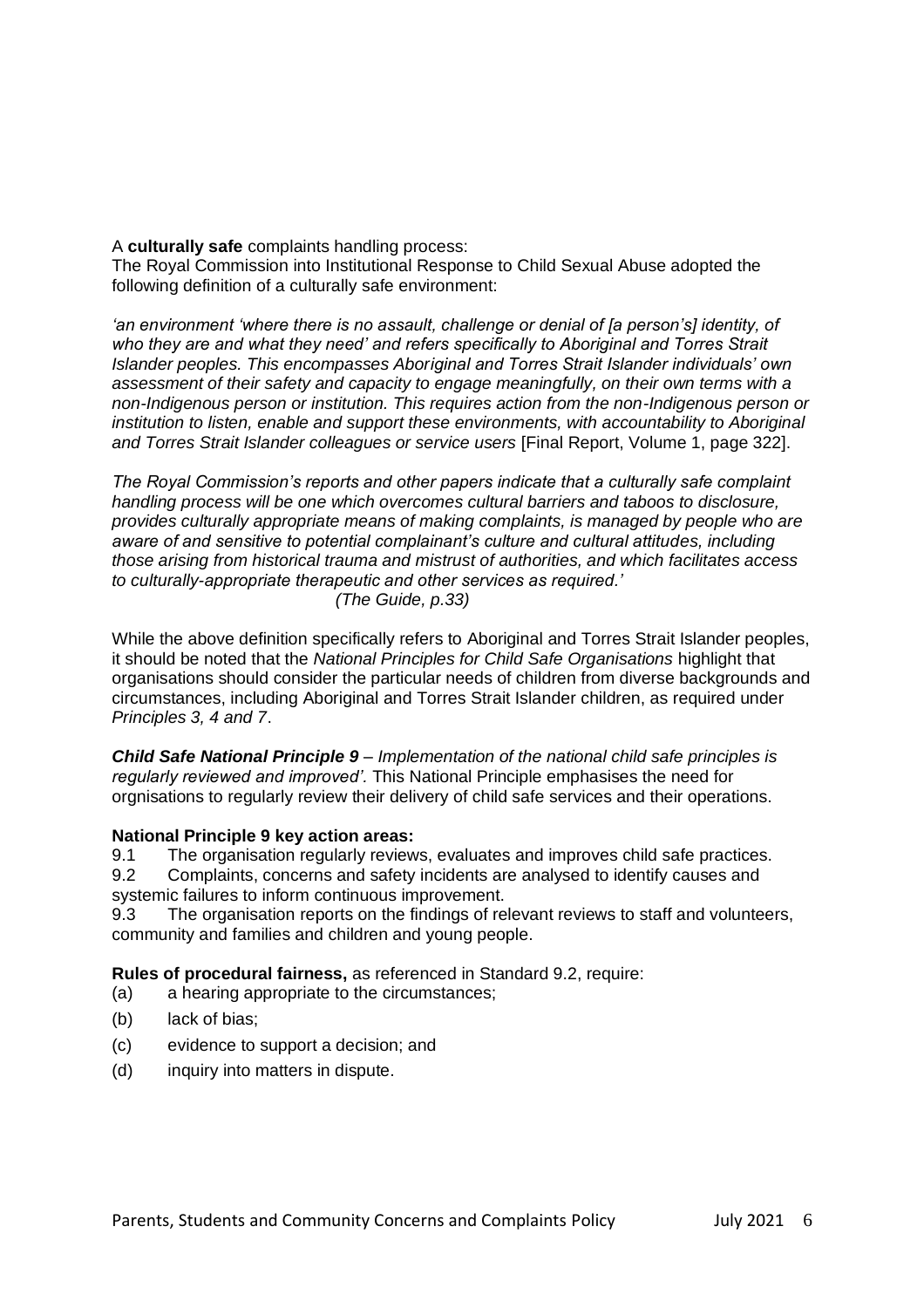#### **Role of the Director General:**

Please see below for the recommended wording, that must be published to the school community, about the role of the Director General**,** as referenced in Registration standard 9.3**:**

*'The Director General of the Department of Education is responsible for ensuring that the school observes the registration standards, including the standard about its complaints handling system. Any student, parent or community member is entitled to contact the Director General with concerns about how the school has dealt with a complaint. Information is available on the Department of Education website. While the Director General may consider whether the school has breached the registration standards, she does not have power to intervene in a complaint or override the school's decision.'* 

## **3. POLICY STATEMENT**

#### **3.1.CAPS KURRAWANG will provide strong leadership and governance, to;**

- prioritise child safety and wellbeing,
- have an easy-to-understand complaint- handling system that children and young people, staff, volunteers and families can use,
- have a clear and publicly available code of conduct,
- provide staff and volunteers with relevant information, training, mentoring and/or supervision to give them an understanding of what conduct must be reported and to whom, and what their responsibilities are under the complaints system,
- have an open culture that supports people to speak up about concerns,

## **3.2.CAPS KURRAWANG will ensure fair and respectable treatment by;**

- having strategies in place to ensure that people who make complaints are treated respectfully, courteously and sensitively,
- upholding equity and diversity in handling complaints,
- Having a commitment to providing a fair and reasonable process for the complainant and the subject of complaint,

## **3.3.CAPS KURRAWANG will ensure accessibility by;**

- making it easy to complain,
- enabling people who engage with Kurrawang CAPS know what they can complain about, who they can speak to within the organisation and what they can expect in response from the organisation,
- making information about how to complain easy to find and available to children and young people, staff, volunteers and the community in different age and culturally appropriate formats,
- making information publicly available via physical and online formats,
- advising students, parents, and community members that they are entitled to contact the Director General of the Department of Education with concerns about how the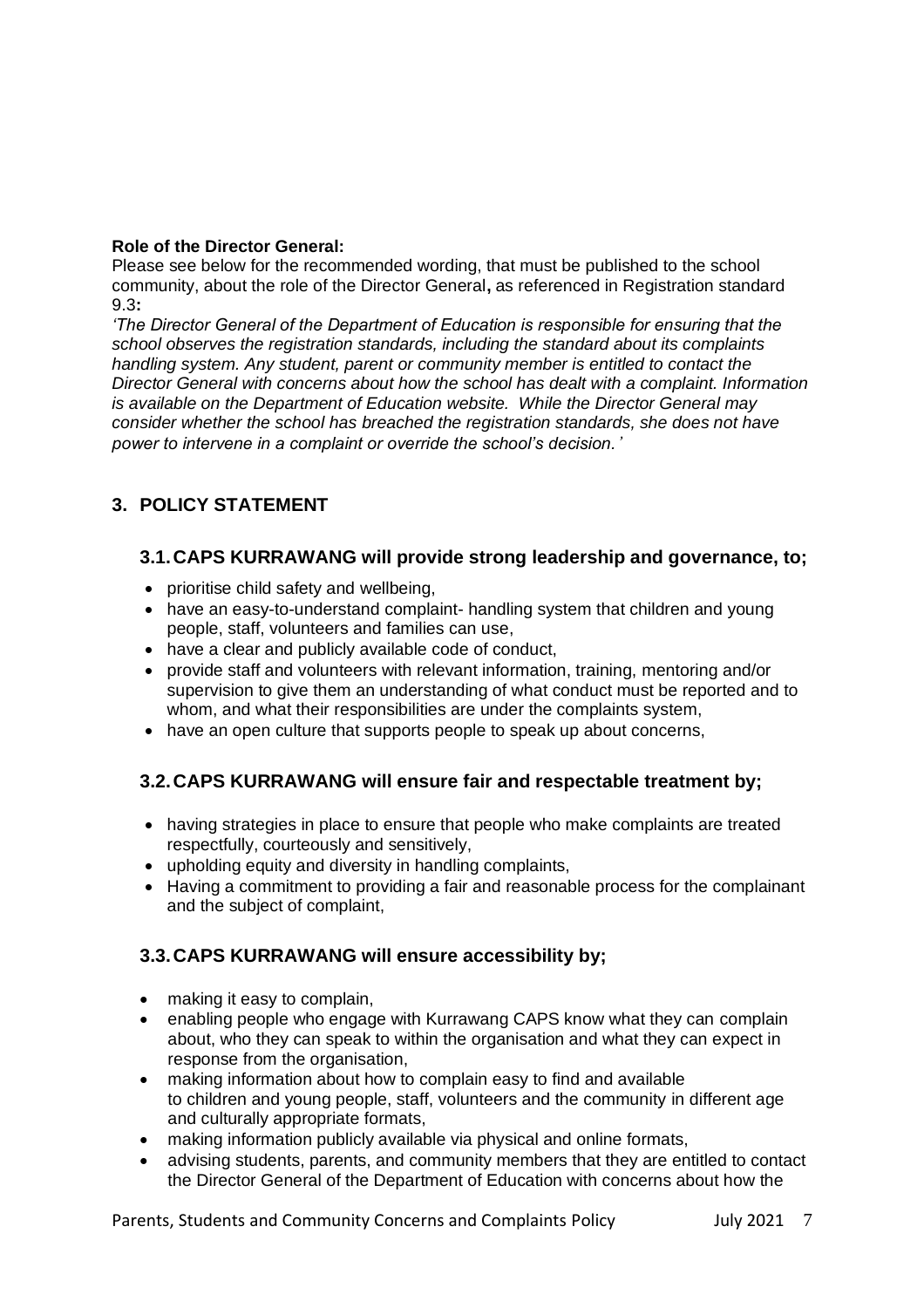school has dealt with a complaint. (Note: Information is available on the Department of Education website about contacting the Director General. While the Director General may consider whether the school has breached the registration standards, she does not have power to intervene in a complaint or override the school's decision.')

## **3.4.CAPS KURRAWANG will ensure flexibility by;**

- making adjustments to complaint- handling process to suit the communication and support needs of children and young people and their parents or carers who take up concerns on their behalf,
- offer multiple ways to complain, including ones specifically informed by, and targeted to, the needs and wishes of children and young people.

## **3.5.CAPS KURRAWANG will ensure effective communication by;**

- keeping people directly informed about the status of the complaint, and update other stakeholders when required,
- support people to make a complaint if they need it, such as engaging an interpreter, advocate or support person,
- provide ongoing feedback so people who complain and service users know what's working and what has changed as a result of complaints,

## **3.6.CAPS KURRAWANG will take ownership of the complaints by;**

- ensuring its complaint-handling system is understood by those responsible for its administration?
- clearly articulating the policies and procedures and clearly outline the roles, responsibilities and commitments of volunteers, staff, managers and the CAPS Board in relation to complaint handling,
- having staff that are trained and equipped with relevant skills to deal effectively with complaints, including those from children and young people.

## **3.7.CAPS KURRAWANG will ensure the timeliness of the complaint by;**

- dealing with complaints as soon as possible,
- ensuring complainants and other relevant stakeholders are aware of the organisation's timeframes for finalising their complaint.

## **3.8.CAPS KURRAWANG will ensure the transparency of the complaint by;**

- having systems to document all complaints,
- have clear guidelines about this system documented in a clear, accessible complainthandling policy,

Parents, Students and Community Concerns and Complaints Policy July 2021 8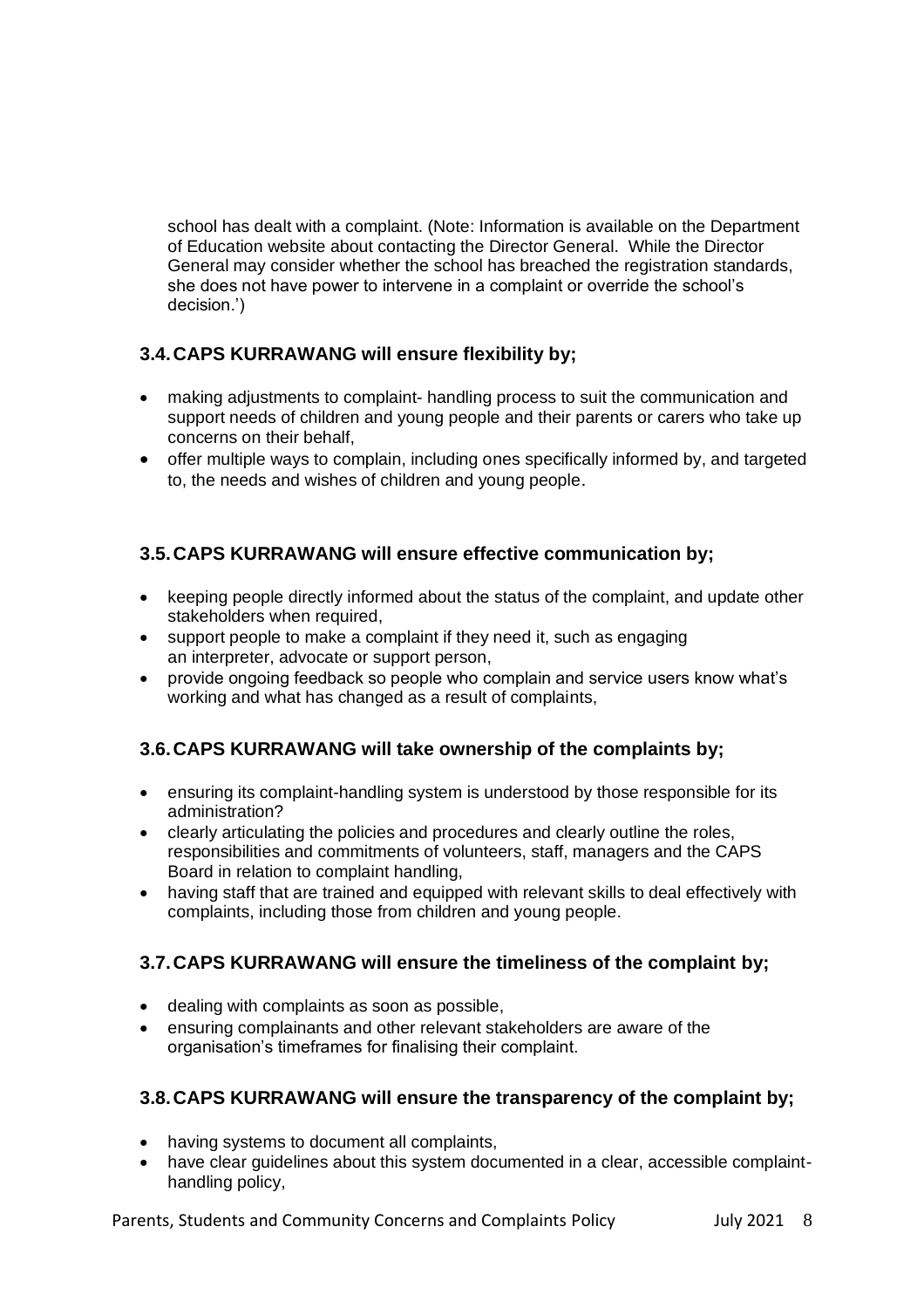- have a policy that covers what constitutes a complaint: roles and responsibilities; approaches to dealing with different types of complaints; obligations to act, report and record; timeframes; and advice on communication, referral and support for staff, volunteers, children and young people and their families,
- securely store complaint records.

#### **3.9.CAPS KURRAWANG will ensure continuous improvement of the complaint by;**

- collecting, analysing and reviewing complaints data and general feedback, identifying trends and systemic issues, detecting behaviour patterns, and gain insights into the demographics of the people making complaints,
- using data collected about complaints to improve services and enhance child safety. securely store complaint records

## **4. THE COMPLAINTS PROCESS**

## **4.1.RECEIVING THE COMPLAINT**

Complaints may be received in various ways, including in person, by phone, via an online complaint form, or by email. Unless the complaint is resolved at first point of contact, details of the complaint will be recorded in the complaints log, along with other relevant information.

## **4.2.ACKNOWLEDGING THE COMPLAINT**

Complaints will be acknowledged at the time of receipt or as soon as possible afterwards. The complaint will be acknowledged using communication method used for the complaint and this will be noted in the complaints log. A contact person will be identified if the complaint is made by a student.

The person making the complaint will be provided with information about the complainthandling process, the likely next steps and expected timeframe.

## **4.3.ASSESSING THE COMPLAINT**

The process will identify and manage any immediate risks to the person making the complaint, and whether they need support.

The complaints process will also address;

.

- If evidence needs to be immediately secured/protected/kept confidential?
- How serious, complicated or otherwise urgent are the issues raised in the complaint (from both the perspective of the complainant, involved child or young person and the school)
- If the issue/s raised within the school's control? If the outcomes sought by the complainant viable? If more than one issue is raised, if needed to be separately addressed?

Parents, Students and Community Concerns and Complaints Policy Figure 1. 1990 1. [16]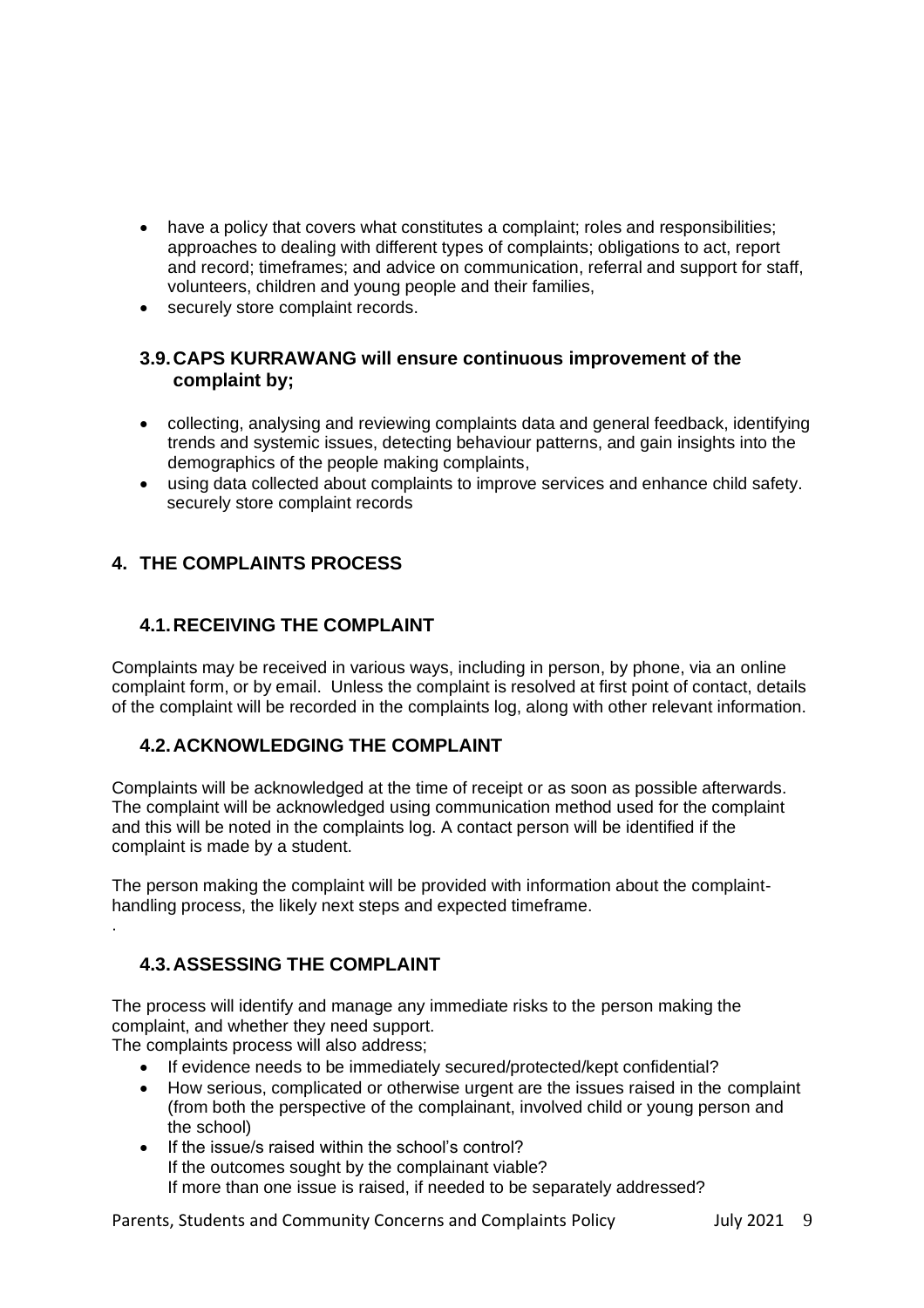If other authorities or agencies (e.g., police, health services) need to know about the issues raised by the complaint or be involved in the response?

What type of information should the complainant be provided following your assessment?

Is further information needed from the complainant in order to properly assess and resolve the complaint?

Note: If the complaint is not about something the school can respond to, the complainant is told this and (wherever possible) referred to a person or organisation that can help as quickly as possible.

#### **4.4.INVOLVING THE STUDENT**

If the complaint involves a student, the school will develop a plan for involving the affected child or young person and their parent or carer at key stages of the complaint, including when and how information will be communicated to them throughout the process and how they will be supported.

The rationale for all decisions in this area will be recorded.

#### **4.5.RESOLVING COMPLAINTS**

After assessing the complaint, the school will plan the actions required to manage and resolve the complaint as promptly as possible, depending on the seriousness of the complaint. The complainant will be kept adequately informed about what is happening with their complaint and advised where there are delays.

The school will make inquiries with the person or team that is the subject of the complaint, and/or investigate the issues raised in the complaint, in cooperation with police/child protection authorities where relevant. The school will ensure procedural fairness to those being investigated.

The school will make findings about the allegations and explain them to the subject of complaint and the complainant. Throughout the process the school will keep the subject of complaint and the complainant informed as required.

#### **4.6.PROVIDE THE FINAL COMPLAINT**

The school will report final findings to the complainant, the subject of complaint and other stakeholders, considering privacy, confidentiality, and procedural fairness obligations.

The school will explain to the complainant and the subject of complaint, using the most appropriate communication processes and putting in place any necessary supports, the key steps taken to investigate the complaint, the outcome, and available avenues for review and/or appeal if they are dissatisfied with the outcome and/or the complaints process.

## **4.7.CLOSE THE COMPLAINT AND LOG**